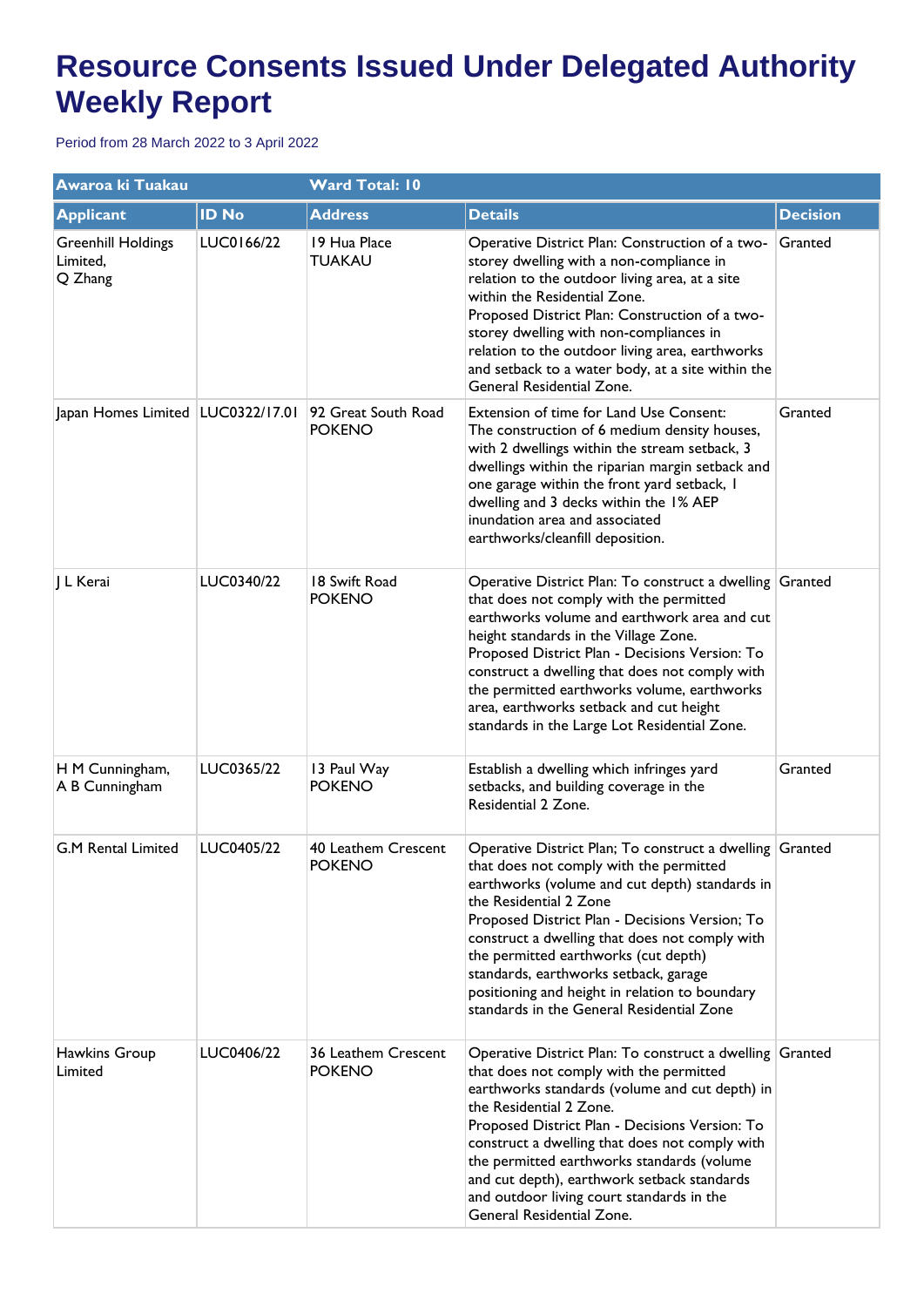| Faith Group Limited                                                                              | LUC0408/22   | 4 Paul Way<br><b>POKENO</b>                                                                                                                                                                                                                                                                                                                                                                                                                                                                                                                                | The construction of a residential dwelling<br>where the associated earthworks are within<br>1.5m of the site boundaries in the General<br><b>Residential Zone</b>                                                                                                                                                                                      | Granted         |
|--------------------------------------------------------------------------------------------------|--------------|------------------------------------------------------------------------------------------------------------------------------------------------------------------------------------------------------------------------------------------------------------------------------------------------------------------------------------------------------------------------------------------------------------------------------------------------------------------------------------------------------------------------------------------------------------|--------------------------------------------------------------------------------------------------------------------------------------------------------------------------------------------------------------------------------------------------------------------------------------------------------------------------------------------------------|-----------------|
| F L McCann,<br>C J A Pemberton                                                                   | LUC0410/22   | 31 Leathem Crescent<br><b>POKENO</b>                                                                                                                                                                                                                                                                                                                                                                                                                                                                                                                       | Operative District Plan: Establish a dwelling<br>which infringes the front yard setback and<br>building coverage in the Residential 2 Zone.<br>Proposed District Plan: Establish a dwelling<br>which requires earthworks within 1.5m of the<br>boundary and a garage not setback behind the<br>residential dwelling in the General Residential<br>Zone | Granted         |
| Phil James Property<br>Limited                                                                   | LUC0434/22   | 4 Cherry Grove<br>Operative District Plan: To undertake a<br><b>TUAKAU</b><br>concurrent Land Use Consent for a boundary<br>encroachment along the North-western<br>boundary of proposed Lot I in the Residential<br>Zone.<br>Proposed District Plan - Decisions Version: To<br>undertake a concurrent Land Use Consent for a<br>boundary encroachment along the North-<br>western boundary of proposed Lot 1, with<br>additional non compliances relating to<br>earthwork setbacks on Lot 1 and Outdoor<br>Living Spaces in the General Residential Zone. |                                                                                                                                                                                                                                                                                                                                                        | Granted         |
| Phil James Property<br>Limited                                                                   | SUB0207/22   | 4 Cherry Grove<br><b>TUAKAU</b>                                                                                                                                                                                                                                                                                                                                                                                                                                                                                                                            | Operative District Plan: To undertake a two-lot<br>residential subdivision in the Residential Zone.<br>Proposed District Plan - Decisions Version: To<br>undertake a two-lot residential subdivision in<br>the General Residential Zone.                                                                                                               | Granted         |
| Hukanui - Waerenga                                                                               |              | <b>Ward Total: 2</b>                                                                                                                                                                                                                                                                                                                                                                                                                                                                                                                                       |                                                                                                                                                                                                                                                                                                                                                        |                 |
| <b>Applicant</b>                                                                                 | <b>ID No</b> | <b>Address</b>                                                                                                                                                                                                                                                                                                                                                                                                                                                                                                                                             | <b>Details</b>                                                                                                                                                                                                                                                                                                                                         | <b>Decision</b> |
| T C Herbert,<br><b>G A Mawston</b>                                                               | SUB0097/22   | 440 Tenfoot Road<br><b>ORINI</b>                                                                                                                                                                                                                                                                                                                                                                                                                                                                                                                           | Subdivision to create three additional<br>allotments and simultaneous boundary<br>relocations between 5 titles creating 7 rural-<br>residential lots and one large balance lot in the<br>Rural Zone;<br>Cancellation of a consent notice under s221<br>RMA.                                                                                            | Granted         |
| A L Crouch,<br>S   Berridge,<br><b>Tompkins Wake</b><br>Trustees 2011<br>Limited,<br>Jaces Trust | SUB0239/22   | 1194 Orini Road<br><b>ORINI</b>                                                                                                                                                                                                                                                                                                                                                                                                                                                                                                                            | Operative District Plan: To undertake a<br>boundary relocation in the Rural Zone.<br>Proposed District Plan: To undertake a<br>boundary relocation in the General Rural Zone.                                                                                                                                                                          | Granted         |
| <b>Huntly</b>                                                                                    |              | <b>Ward Total: I</b>                                                                                                                                                                                                                                                                                                                                                                                                                                                                                                                                       |                                                                                                                                                                                                                                                                                                                                                        |                 |
| <b>Applicant</b>                                                                                 | <b>ID No</b> | <b>Address</b>                                                                                                                                                                                                                                                                                                                                                                                                                                                                                                                                             | <b>Details</b>                                                                                                                                                                                                                                                                                                                                         | <b>Decision</b> |
| Foxy Holdings<br>Limited                                                                         | SUB0168/22   | 442 Hetherington Road<br><b>ROTONGARO</b>                                                                                                                                                                                                                                                                                                                                                                                                                                                                                                                  | Operative District Plan: Create three additional<br>rural residential Lots from three Titles in the<br>Rural Zone with a simultaneous boundary                                                                                                                                                                                                         | Granted         |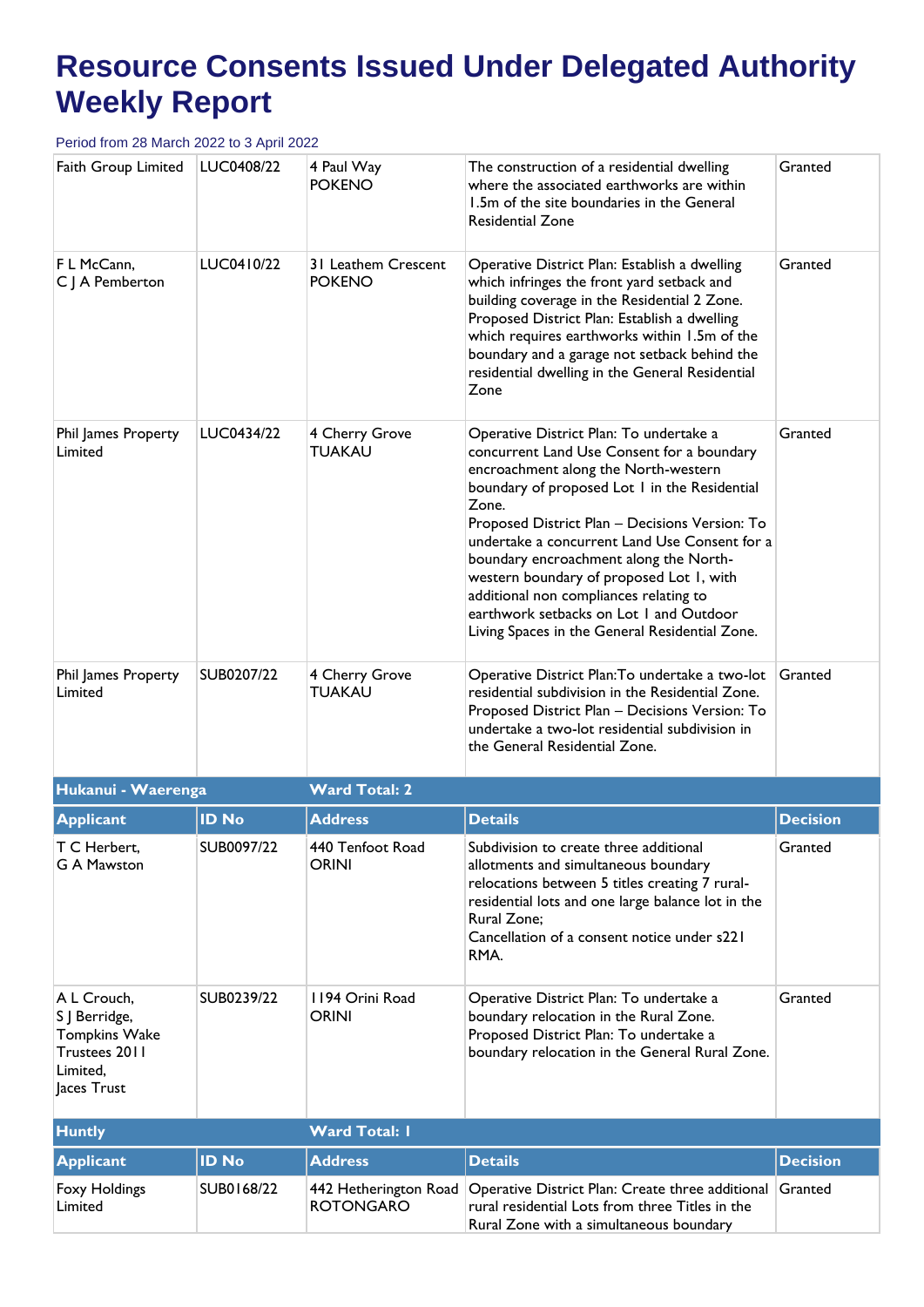| relocation to create a further rural residential<br>Lot and one large balance Lot.<br>Proposed District Plan: Create three additional<br>rural residential Lots from three Titles in the<br>Rural Zone with a simultaneous boundary<br>relocation to create a further rural residential<br>Lot and one large balance Lot where the parent<br>Titles are less than 40ha in size. |  |
|---------------------------------------------------------------------------------------------------------------------------------------------------------------------------------------------------------------------------------------------------------------------------------------------------------------------------------------------------------------------------------|--|
|---------------------------------------------------------------------------------------------------------------------------------------------------------------------------------------------------------------------------------------------------------------------------------------------------------------------------------------------------------------------------------|--|

| <b>Newcastle</b> |              | <b>Ward Total: I</b>                    |                                                                                                                                                                                                                                           |                 |  |
|------------------|--------------|-----------------------------------------|-------------------------------------------------------------------------------------------------------------------------------------------------------------------------------------------------------------------------------------------|-----------------|--|
| Applicant        | <b>ID No</b> | <b>Address</b>                          | Details                                                                                                                                                                                                                                   | <b>Decision</b> |  |
| R A Varcoe       | LUC0399/22   | 1479 Te Kowhai Road<br><b>TE KOWHAI</b> | To construct an extension to an existing<br>dwelling that will exceed the permitted building<br>coverage of 500m2 in the Operative District<br>Plan Rural Zone and Decisions Version of the<br>Proposed District Plan General Rural Zone. | Granted         |  |

| Ngaruawahia                                     |              | <b>Ward Total: 3</b>                 |                                                                                                                                                                                                                                                                                                                                                    |                 |  |
|-------------------------------------------------|--------------|--------------------------------------|----------------------------------------------------------------------------------------------------------------------------------------------------------------------------------------------------------------------------------------------------------------------------------------------------------------------------------------------------|-----------------|--|
| <b>Applicant</b>                                | <b>ID No</b> | <b>Address</b>                       | <b>Details</b>                                                                                                                                                                                                                                                                                                                                     | <b>Decision</b> |  |
| D J Wilson,<br>K A Wilson                       | LUC0348/22   | 33 Orini Road<br>TAUPIRI             | Relocate a used dwelling onto the additional lot<br>for residential use.                                                                                                                                                                                                                                                                           | Granted         |  |
| P I Burborough,<br>S D Burborough,<br>W S Leach | LUC0404/22   | 26 Lake Road<br><b>HORSHAM DOWNS</b> | Operative District Plan - To construct a dwelling Granted<br>which will exceed building coverage and to<br>consent a second dwelling, at a site within the<br>Rural Zone.<br>Proposed District Plan - Decisions Version -<br>To construct a residential unit which exceeds<br>building coverage, at a site within the General<br><b>Rural Zone</b> |                 |  |
| D J Wilson,<br>K A Wilson                       | SUB0217/22   | 33 Orini Road<br>TAUPIRI             | Undertake subdivision to create I additional<br>allotment.                                                                                                                                                                                                                                                                                         | Granted         |  |
| <b>Onewhero-Te Akau</b>                         |              | <b>Ward Total: I</b>                 |                                                                                                                                                                                                                                                                                                                                                    |                 |  |
| <b>Applicant</b>                                | <b>ID No</b> | <b>Address</b>                       | <b>Details</b>                                                                                                                                                                                                                                                                                                                                     | <b>Decision</b> |  |
| P M Pua,<br>F S G Pua                           | LUC0377/22   | 178 Morrison Road<br><b>TUAKAU</b>   | To construct two attached and integrated<br>dwellings at a site in the Rural Zone.                                                                                                                                                                                                                                                                 | Granted         |  |

| Raglan                                                                |              | <b>Ward Total: I</b>              |                                                                                                                                                                                                                                                                                                                                                                                                                                                                        |                 |  |
|-----------------------------------------------------------------------|--------------|-----------------------------------|------------------------------------------------------------------------------------------------------------------------------------------------------------------------------------------------------------------------------------------------------------------------------------------------------------------------------------------------------------------------------------------------------------------------------------------------------------------------|-----------------|--|
| Applicant                                                             | <b>ID No</b> | <b>Address</b>                    | <b>Details</b>                                                                                                                                                                                                                                                                                                                                                                                                                                                         | <b>Decision</b> |  |
| $\parallel$ T Trustee Co<br>Limited,<br>G C Houghton,<br>R A Houghton | LUC0324/22   | 8 Omahina Street<br><b>RAGLAN</b> | Operative District Plan: To construct a dwelling Granted<br>which encroaches within the daylight admission<br>and where earthwork volumes exceed the<br>permitted amount within the Living Rangatahi<br>Zone.<br>Proposed District Plan - Decisions Version: To<br>construct a dwelling which encroaches within<br>the height in relation to boundary angle, where<br>earthworks are within 1.5m of a public sewer<br>and water service pipe, where there is a vehicle |                 |  |